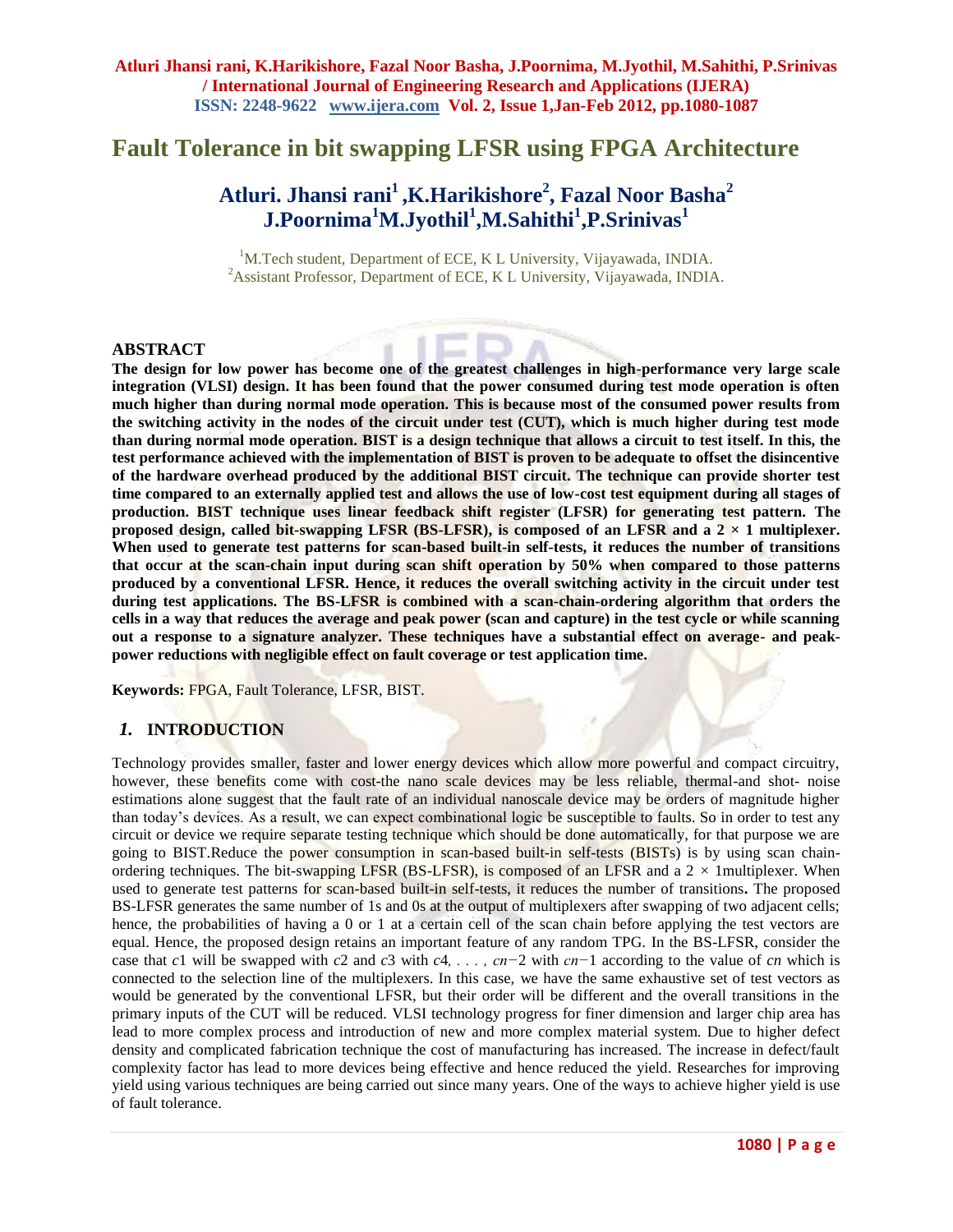#### *2.* **Built-In Self-Test (BIST)**

BIST is a viable approach to test today's digital systems. With the ever increasing need for system integration, the trend today is to include in the same VLSI device a large number of functional blocks, and to package such devices, often, in Multi-Chip Modules (MCMs) that comprise complex systems. This leads to difficult testing problems in the manufacturing process and in the field**.** An attractive approach to solve these problems is to use a multi-level integrated Built-In Self-Test (BIST) strategy**.**

#### **3. Linear feedback shift register (LFSR)**

Linear feedback shift registers (LFSRs) are commonly used as test pattern generators (TPGs) in low overhead builtin self-test (BIST) schemes. This is due to the fact that an LFSR can be built with little area overhead. Attainment of high fault coverage with sequences of practical lengths has traditionally been the main objective of BIST techniques. Even though this still remains the main objective, we believe, reducing heat dissipated during test application is becoming another important objective.



The above figure shows the external LFSR by using bit swapping technique. Bit swapping is a swap of a bit from 'm' position to tone 'n' position. It is used to reduce the transitions occurred at the input side of applying test vectors to circuit. The proposed BS-LFSR reduces the average and instantaneous weighted switching activity (WSA) during test operation by reducing the number of transitions in the scan input of the CUT. So from the above circuitry we can reduce the peak power while applying the test vectors to the circuitry. By reducing the number of transitions in the L.F.S.R we are going to reduce the peak power.

## **4 .BIT SWAPPING LFSR**

From this BIT SWAPPING technology we are going to reduce the peak power. By connecting multiplexers on the LFSR register as shown in above arrangement the number of transitions are decreased for that cell which are under bit swapping. The below table shows the number of transitions in each register in LFSR without applying BIT SWAPPING technology, after applying bit swapping technology. Two cells in an *n*-bit LFSR are considered to be adjacent if the output of one cell feeds the input of the second directly (i.e., without an intervening XOR gate). Each cell in a maximal-length *n*-stage LFSR (internal or external) will produce a number of transitions equal to 2*n−*1 after going through a sequence of 2*n* clock cycles. The sequence of 1s and 0s that is followed by one bit position of a maximal-length LFSR is commonly referred to as an *m* sequence. Each bit within the LFSR will follow the same *m*sequence with a one-time-step delay. The *m*-sequence generated by an LFSR of length *n* has a periodicity of 2*n −* 1. It is a well-known standard property of an *m*-sequence of length *n* that the total number of runs of consecutive occurrences of the same binary digit is 2*n−*1.The beginning of each run is marked by a transition between 0 and 1; Therefore, the total number of transitions for each stage of the LFSR is 2*n−*1. This lemma can be proved by using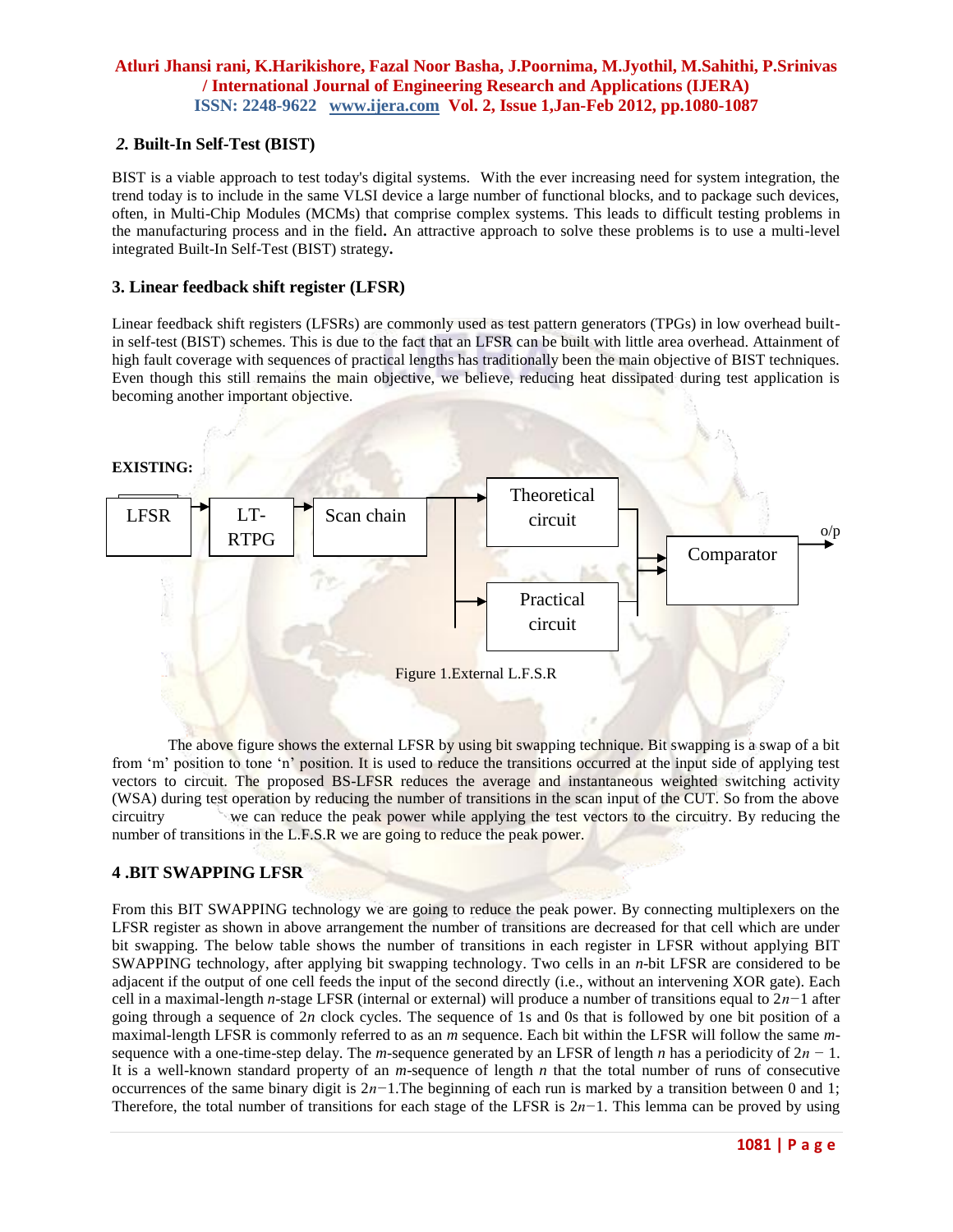the toggle property of the XOR gates used in the feedback of the LFSR. Consider a maximal-length *n*-stage internal or external LFSR  $(n > 2)$ . We choose one of the cells and swap its value with its adjacent cell if the current value of a third cell in the LFSR is 0 (or 1) and leave the cells un swapped if the third cell has a value of 1 (or 0). Fig. 1 shows this arrangement for an external LFSR (the same is valid for an internal LFSR). In this arrangement, the output of the two cells will have its transition count reduced by T saved =  $2(n-2)$  transitions. Since the two cells originally produce 2 *×* 2*n−*1 transitions, then the resulting percentage saving is *Saved*% = 25%. The total percentage of transition savings after n swapping is 25%. In the case where cell *x* is not directly linked to cell *m* or cell  $m+1$  through an XOR gate, each of the cells has the same share of savings (i.e., 25%). show the special cases where the cell that drives the selection line is linked to one of the swapped cells through an XOR gate. In these configurations, a single cell can save 50% transitions that were originally produced by an LFSR cell. Lemma 3 and its proof are given; other lemmas can be proved in the same way. For an external *n*-bit maximal-length LFSR that implements the prime polynomial  $xn + x + 1$  as shown in Fig. 2, if the first two cells ( $c1$  and  $c2$ ) have been chosen for swapping and cell *n* as a selection line, then *o*2 (the output of MUX2) will produce a total transition savings of 2*n−*2 compared to the number of transitions produced by each LFSR cell, while *o*1 has no savings (i.e., the savings in transitions is concentrated in one multiplexer output, which means that  $\partial$ 2 will save 50% of the original transitions produced by each LFSR cell).There are eight possible combinations for the initial state of the cells *c*1, *c*2, and *cn.* If we then consider all possible values of the following state, we have two possible combinations (not eight, because the value of *c*2 in the next state is determined by the value of *c*1 in the present state; also, the value of *c*1 in the next state is determined by "*c*1 xor *cn*" in the present state). Table I shows all possible and subsequent states. It is important to note that the overall savings of 25% is not equally distributed between the outputs of the multiplexers. This is because the value of *c*1 in the present state will affect the value of *c*2 and its own value in the next state  $(c2(Next) = c1$  and  $c1(Next) = c1$  xor  $cn$ "). To see the effect of each cell in transition savings, Table I shows that  $o1$  will save one transition when moving from state  $(0,0,1)$  to  $(1,0,0)$ , from  $(0,1,1)$  to  $(1,0,0)$ , from  $(1,0,1)$ to(0,1,0), or from  $(1,1,1)$  to  $(0,1,0)$ . In the same time,  $\rho_1$  will increase one transition when moving from  $(0,1,0)$  to  $(0,0,0)$ , from  $(0,1,0)$  to  $(0,0,1)$ , from  $(1,0,0)$  to  $(1,1,0)$ , or from  $(1,0,0)$  to  $(1,1,1)$ . Since *o*1 increases the transitions in four possible scenarios and save transitions in other four scenarios, then it has a neutral overall effect because all the scenarios have the same probabilities. For  $\sigma^2$ , one transition is saved when moving from (0,1,0) to(0,0,0), from  $(0,1,0)$  to  $(0,0,1)$ , from  $(0,1,1)$  to  $(1,0,0)$ , from  $(1,0,0)$  to $(1,1,0)$ , from  $(1,0,0)$  to  $(1,1,1)$ , or from  $(1,0,1)$  to  $(0,1,0)$ . At the same time, one additional transition is incurred when moving from state( $0,0,1$ ) to  $(1,0,0)$  or from  $(1,1,1)$  to (0,1,0). This gives *o*2 an overall saving of one transition in four possible scenarios where the initial states has a probability of 1/8 and the final states of probability 1/2; hence, *Psave* is given by *Psave* =  $1/8 \times 1/2 + 1/8 \times 1/2 +$  $1/8 \times 1/2 + 1/8 \times 1/2 = 1/4$ . If the LFSR is allowed to move through a complete cycle of 2*n*states, then Lemma 1 shows that the number of transitions expected to occur in the cell under consideration is 2*n−*1. Using the swapping approach, in  $1/4$  of the cases, a saving of one transition will occur, giving a total saving of  $1/4 \times 2n = 2n-2$ . Dividing one figure by the other, we see that the total number of transitions saved at *o*2 is 50%.



Fig2: External LFSR that implements proposed swapping arrangement**.**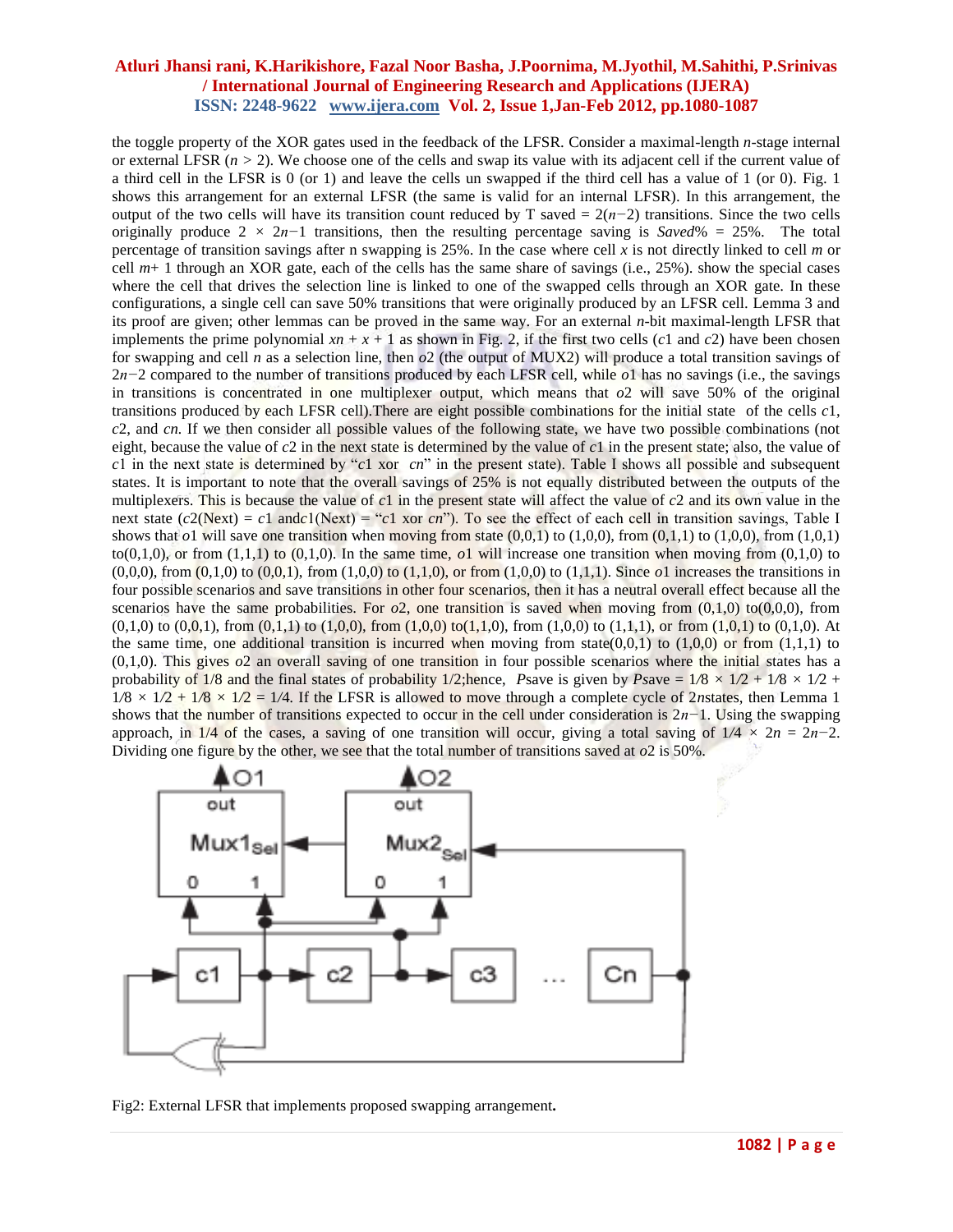## **PROPOSED:**



Step 2: Place one defined set of pattern on the DUT to test.

Step 3: Get the output pattern.

Step 4: Compare the output pattern with the expected result.

Step 5: If output is OK discarding the remaining step and connect DUT for normal use.

Step 6: If result is faulty, than it state that DUT is faulty.

Step7: Discard DUT and replaced by Spare Unit and get desire output pattern.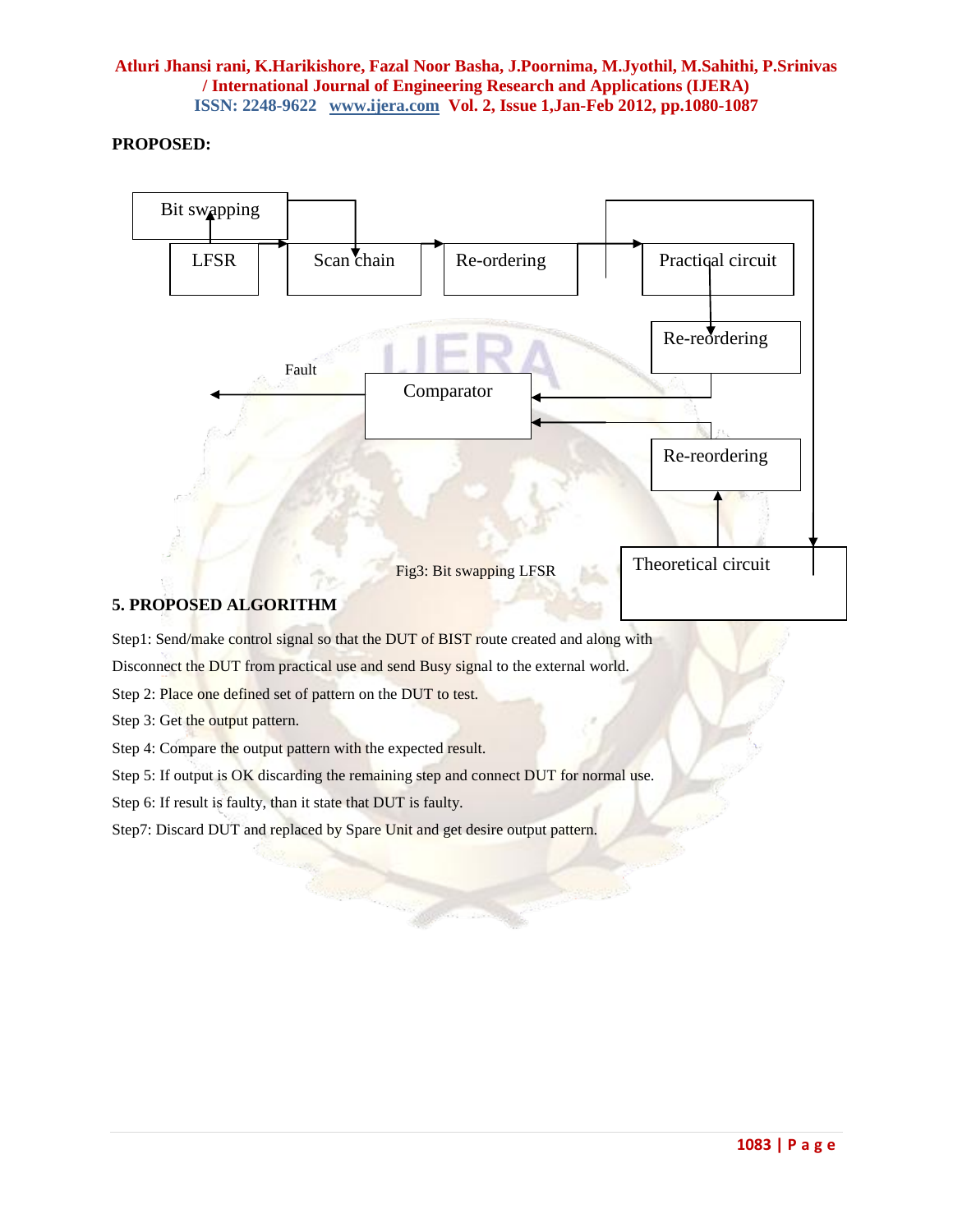

Fig: Flowchart

## **POSSIBLE AND SUBSEQUENT STATES FOR CELLS** *c***1,** *c***2, AND** *cn*

| LFSR OUTPUTS OF m,m+1 |                |                |                    |                |          |                   |                |          | Multiplexers outputs 01,02 |                |                    |                |                   |                |                |  |
|-----------------------|----------------|----------------|--------------------|----------------|----------|-------------------|----------------|----------|----------------------------|----------------|--------------------|----------------|-------------------|----------------|----------------|--|
| <b>States</b>         |                |                | <b>Next states</b> |                |          | <b>Transition</b> |                |          | <b>States</b>              |                | <b>Next states</b> |                | <b>Transition</b> |                |                |  |
| C <sub>1</sub>        | C <sub>2</sub> | C <sub>n</sub> | C <sub>1</sub>     | C <sub>2</sub> | cn       | C <sub>1</sub>    | C <sub>2</sub> | Σ        | O <sub>1</sub>             | O <sub>2</sub> | O <sub>1</sub>     | O <sub>2</sub> | O <sub>1</sub>    | O <sub>2</sub> | $\sum$         |  |
|                       | $\Omega$       | $\Omega$       | $\Omega$           | $\theta$       | $\Omega$ | $\Omega$          | $\Omega$       | $\theta$ | $\theta$                   | $\Omega$       | $\Omega$           | $\Omega$       | $\Omega$          | $\theta$       | $\Omega$       |  |
|                       |                |                | $\Omega$           | $\theta$       |          | $\Omega$          | $\theta$       | $\theta$ |                            |                | 0                  | $\Omega$       | $\theta$          | $\theta$       | $\overline{0}$ |  |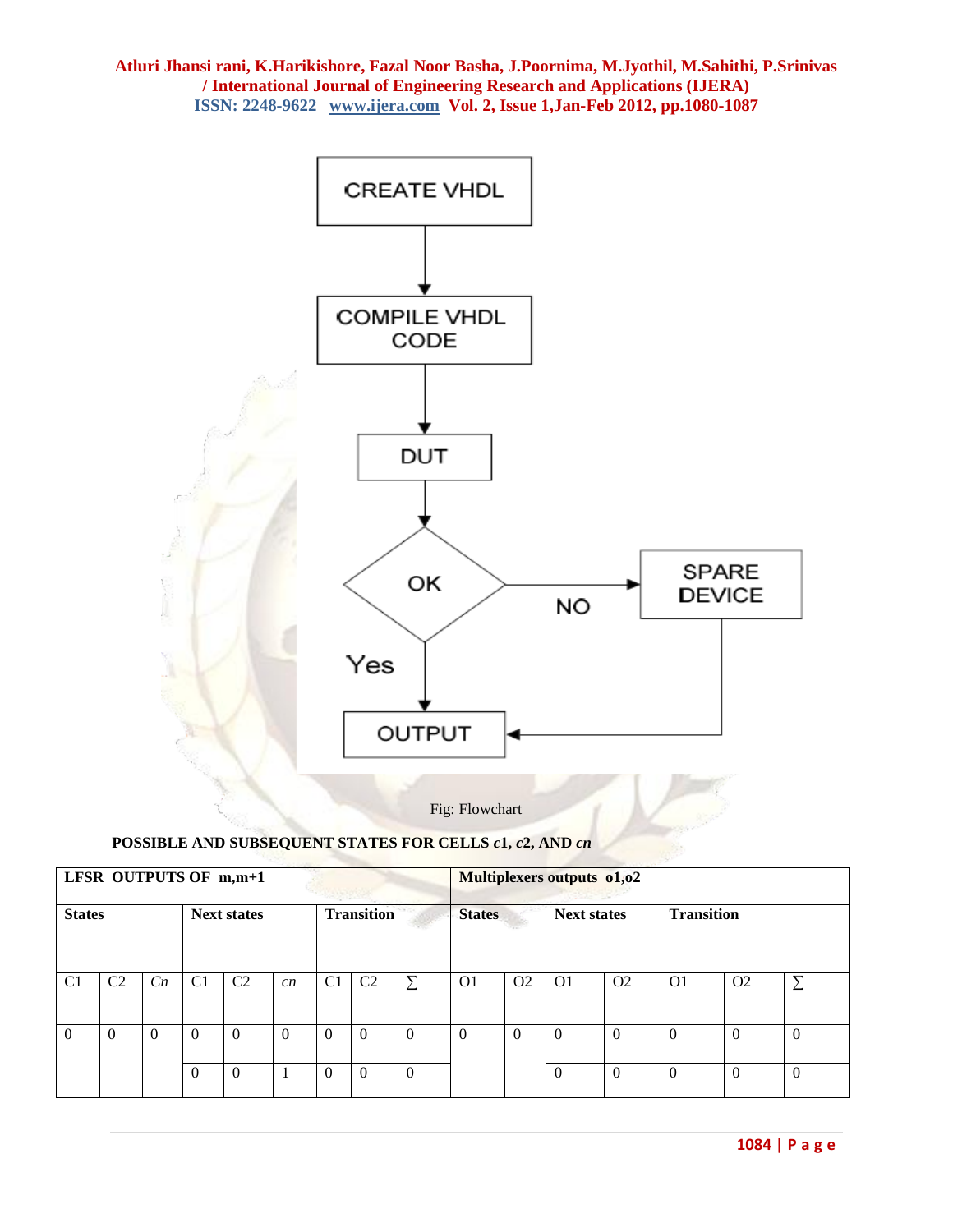| $\mathbf{0}$       | $\overline{0}$ | $\overline{1}$ | $\mathbf{1}$     | $\mathbf{0}$   | $\overline{0}$ | $\mathbf{1}$   | $\mathbf{0}$   | $\mathbf{1}$   | $\overline{0}$ | $\overline{0}$ | $\overline{0}$ | $\mathbf{1}$   | $\boldsymbol{0}$ | $\mathbf{1}$     | $\mathbf{1}$     |
|--------------------|----------------|----------------|------------------|----------------|----------------|----------------|----------------|----------------|----------------|----------------|----------------|----------------|------------------|------------------|------------------|
|                    |                |                | $\mathbf{1}$     | $\mathbf{0}$   | $\overline{1}$ | $\overline{1}$ | $\overline{0}$ | $\overline{1}$ |                |                | $\overline{1}$ | $\overline{0}$ | $\mathbf{1}$     | $\overline{0}$   | $\mathbf{1}$     |
| $\mathbf{0}$       | $\overline{1}$ | $\overline{0}$ | $\overline{0}$   | $\mathbf{0}$   | $\overline{0}$ | $\overline{0}$ | $\mathbf{1}$   | $\overline{1}$ | $\overline{1}$ | $\overline{0}$ | $\overline{0}$ | $\overline{0}$ | $\mathbf{1}$     | $\overline{0}$   | $\mathbf{1}$     |
|                    |                |                | $\overline{0}$   | $\overline{0}$ | $\overline{1}$ | $\overline{0}$ | $\mathbf{1}$   | $\overline{1}$ |                |                | $\overline{0}$ | $\overline{0}$ | $\overline{1}$   | $\overline{0}$   | $\mathbf{1}$     |
| $\overline{0}$     | $\overline{1}$ | $\mathbf{1}$   | $\mathbf{1}$     | $\overline{0}$ | $\overline{0}$ | $\mathbf{1}$   | $\mathbf{1}$   | $\overline{2}$ | $\overline{0}$ | $\overline{1}$ | $\overline{0}$ | $\mathbf{1}$   | $\overline{0}$   | $\overline{0}$   | $\overline{0}$   |
|                    |                |                | $\overline{1}$   | $\overline{0}$ | $\overline{1}$ | $\mathbf{1}$   | $\mathbf{1}$   | $\overline{2}$ |                |                | $\mathbf{I}$   | $\overline{0}$ | $\overline{1}$   | $\mathbf{1}$     | $\overline{2}$   |
| $\mathbf{1}$       | $\overline{0}$ | $\overline{0}$ | $\mathbf{1}$     | $\mathbf{1}$   | $\overline{0}$ | $\overline{0}$ | 1              | $\mathbf{1}$   | $\overline{0}$ | $\mathbf{1}$   | $\mathbf{1}$   | $\mathbf{1}$   | $\mathbf{1}$     | $\overline{0}$   | $\mathbf{1}$     |
|                    |                |                | $\mathbf{1}$     | $\,1\,$        | $\mathbf{1}$   | $\overline{0}$ | $\mathbf{1}$   | $\mathbf{1}$   |                |                | $\overline{1}$ | $\overline{1}$ | $\mathbf{1}$     | $\boldsymbol{0}$ | $\mathbf{1}$     |
| $\mathbf{1}$       | $\overline{0}$ | $\overline{1}$ | $\boldsymbol{0}$ | 1              | $\overline{0}$ | 1 <sup>1</sup> | $\mathbf{1}$   | $\overline{2}$ | $\overline{1}$ | $\overline{0}$ | $\mathbf{1}$   | $\mathbf{0}$   | $\overline{0}$   | $\boldsymbol{0}$ | $\overline{0}$   |
|                    |                |                | $\overline{0}$   | 1              | 1              | $\mathbf{1}$   | $\mathbf{1}$   | $\overline{2}$ |                |                | $\mathbf{0}$   | $\overline{1}$ | 1                | $\overline{1}$   | $\overline{2}$   |
| $\mathbf{1}$       | $\overline{1}$ | $\overline{0}$ | $\mathbf{1}$     | $\mathbf{1}$   | $\overline{0}$ | $\overline{0}$ | $\mathbf{0}$   | $\overline{0}$ | $\mathbf{1}$   | $\mathbf{1}$   | $\mathbf{1}$   | $\mathbf{1}$   | $\overline{0}$   | $\overline{0}$   | $\boldsymbol{0}$ |
|                    |                |                | $\mathbf{1}$     | $\mathbf{1}$   | $\overline{1}$ | $\overline{0}$ | $\mathbf{0}$   | $\mathbf{0}$   |                |                | $\mathbf{1}$   | $1 -$          | $\overline{0}$   | $\overline{0}$   | $\overline{0}$   |
| $\mathbf{1}$       | $\overline{1}$ | $\mathbf{1}$   | $\overline{0}$   | $\mathbf{1}$   | $\overline{0}$ | 1              | $\mathbf{0}$   | $\mathbf{1}$   | $\mathbf{1}$   | $\mathbf{1}$   | $\mathbf{1}$   | $\overline{0}$ | $\mathbf{0}$     | $\overline{1}$   | $\mathbf{1}$     |
|                    |                |                | $\overline{0}$   | $\mathbf{1}$   | $\mathbf{1}$   | $\mathbf{1}$   | $\overline{0}$ | $\overline{1}$ |                |                | $\overline{0}$ | 1              | $\mathbf{1}$     | $\boldsymbol{0}$ | $\mathbf{1}$     |
| <b>Transitions</b> |                |                |                  |                |                | $\overline{8}$ | $\,8\,$        | 16             |                |                |                |                | $\,8\,$          | $\overline{4}$   | $\overline{12}$  |

## **6. CONCLUSION**

A low-transition TPG that is based on some observations about transition counts at the output squence of LFSRs has been presented. The proposed TPG is used to generate test vectors for test-per scan BISTs in order to reduce the switching activity while scanning test vectors into the scan chain. Furthermore, a novel algorithm for scan-chain ordering has been presented. When the BS-LFSR is used together with the proposed scan-chain-ordering algorithm, the average and peak powers are substantially reduced. The effect of the proposed design in the fault coverage, testapplication time, and hardware area overhead is negligible. Comparisons between the proposed design and other previously published methods show that the proposed design can achieve better results for most benchmark circuits. **Acknowledgement**

The authors place on record their grateful thanks to my guide and Department of ECE,KL University, Vijayawada, A.P, for providing facilities.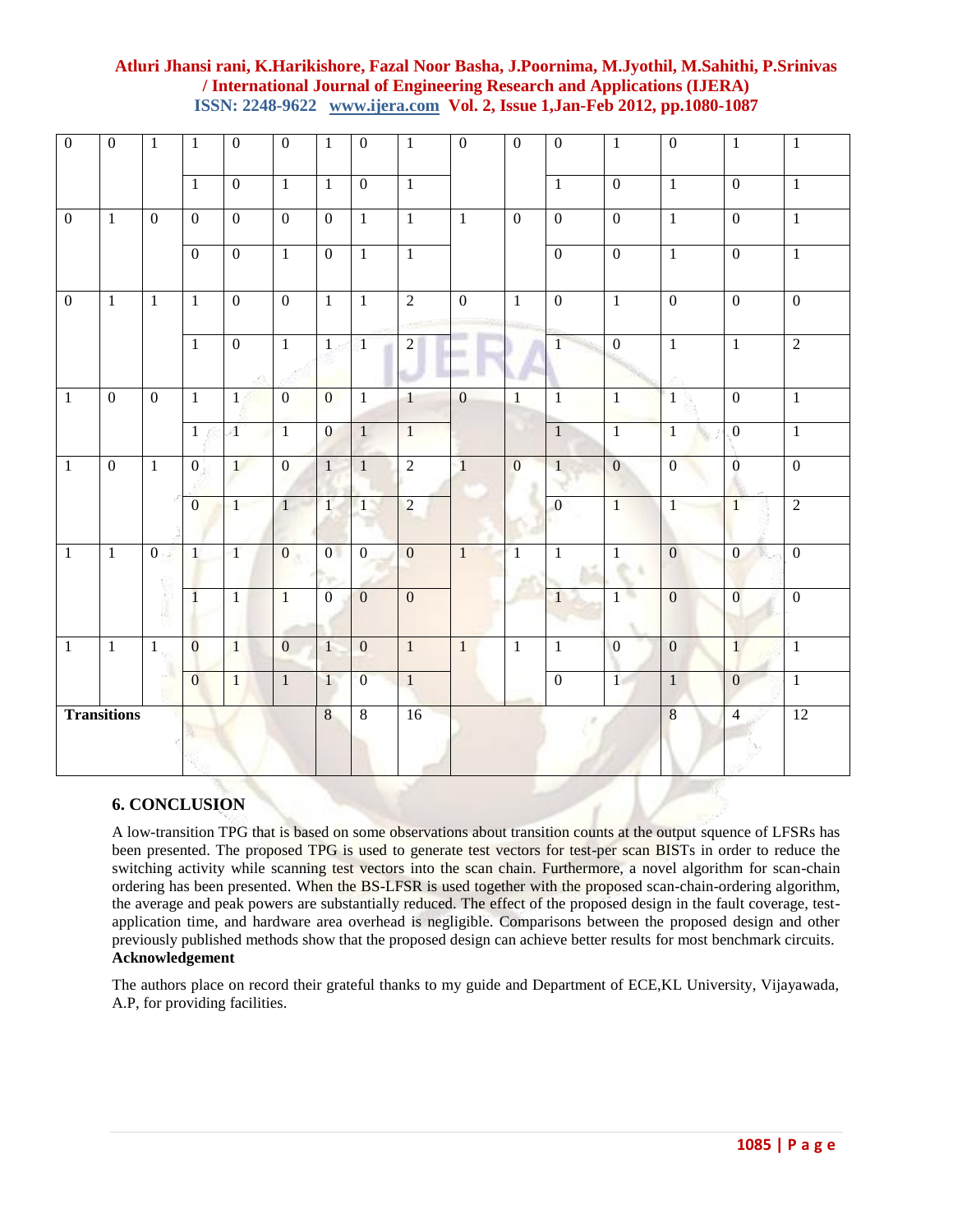## **7. SIMULATION**



FIGURE5: SIMULATION RESULTS WITH BITSWAPPING